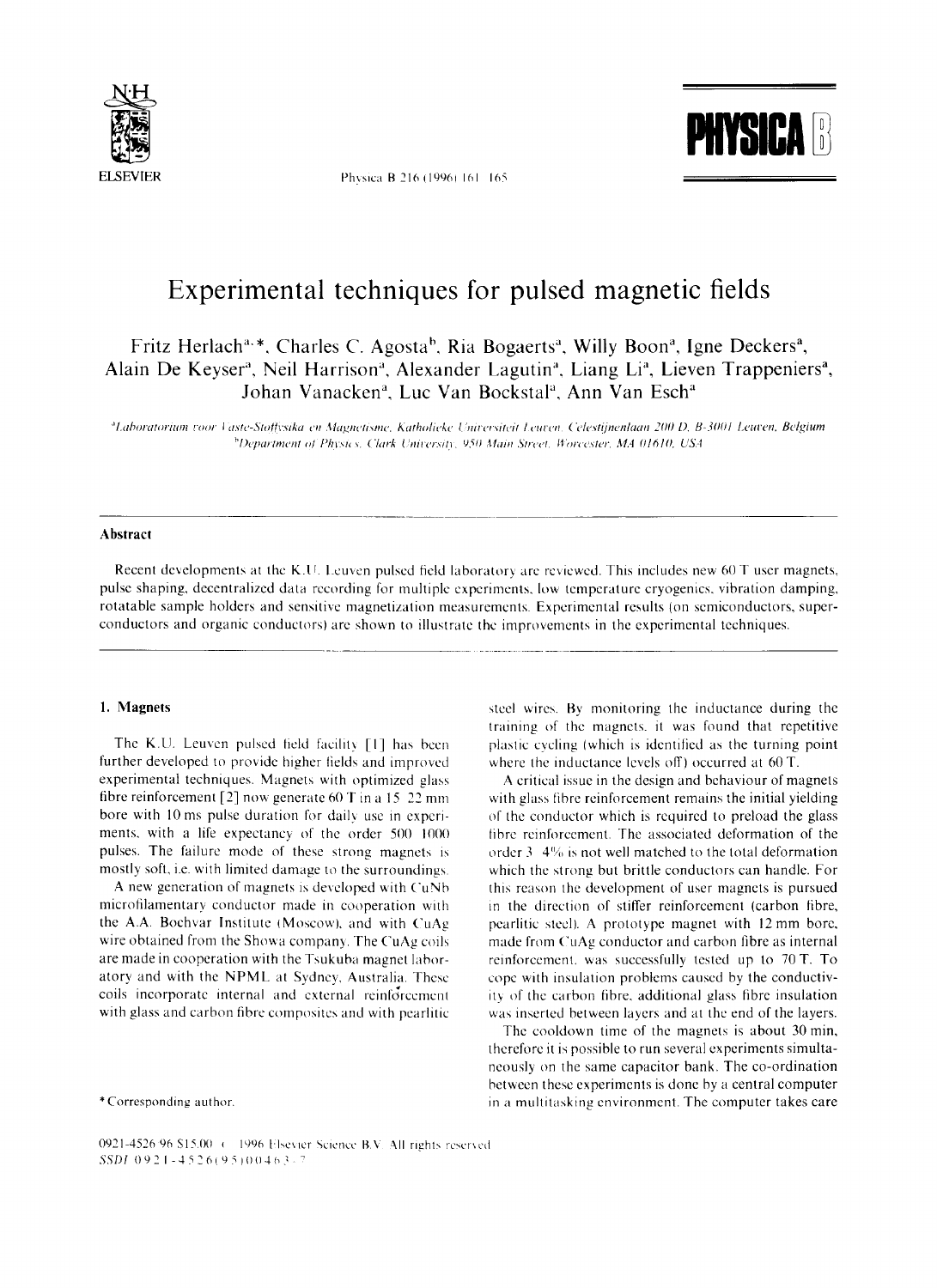of the switching between different experiments, the charging/firing of the capacitor bank, the inductance measurement and the recording of the experimental signals. This allows running up to 3 experiments simultaneously.

To measure small signals with high sensitivity while protecting the electronic equipment, mobile Faraday cages are used. The signals from the probe are relayed to the upper part of this cage, which is a screened box containing a  $\pm$  15 V DC power supply for the amplifiers. In this box. the signals are processed and amplified. These signals are then relayed to the fast data recorder, which is inside the lower compartment of the Faraday cage: the recorder is linked to the central computer via an optical IEEE interface. Fast lock-in amplifiers are mounted in the same compartment. Although this mobile Faraday cage is very close to the pulsed magnet, no interference has been observed.

Magnetization measurements on high  $T_c$  superconductors are very sensitive to the sharp increase of the field at the beginning of the pulse, as explained below. To eliminate this discontinuity, a coil with ferromagnetic core is inserted in series with the pulsed field coil [3]. As the inductance of this coil is much larger than the inductance of the pulsed field coil. the current increases slowly until the ferromagnetic core becomes saturated. In our design, the initial inductance of the coil with ferromagnetic core is 10 times higher and its saturated inductance 10 times lower than the inductance of the pulsed field coil which is 0.9 mH. The core saturates at roughly 300 A. The initial dH'dt is reduced by a factor of 10. The generated maximum field is reduced by only  $3\%$  due to the insertion of the coil with ferromagnetic core.

## 2.  ${}^{3}$ He cryogenics

Recently. some radical improvements have been made to the  $3$ He cryostat in Leuven which has enabled an extensive variety of different experiments to be performed at higher magnetic fields, and with greater sensitivity. Currently this apparatus is being used to study a range of materials including organic conductors, high temperature superconductors and heavy fermions.

The first improvement has been to replace the old  ${}^{3}$ He insert with a new slim, plastic equivalent. In particular this has enabled greater flexibility in changing between different samples and probes which can be changed on a day to day basis. Given the simplicity in the design, a new fridge can be quickly assembled in the event of a breakage.

The mounting of the <sup>4</sup>He cryostat, magnet and pumping systems has been modified to include vibration isolation, mostly by home-made silicon rubber elements. A vibration-free environment is essential for certain experi-



Fig. 1. (a) An example of recorded de Haas-van Alphen oscillations in  $\alpha$ -(ET)<sub>2</sub>KHg(SCN)<sub>4</sub> up to 50 T. (b) An example of Shubnikov de Haas oscillations measured in  $\beta$ -(ET)<sub>2</sub>Au Br, in fields of 60 T.

ments, in particular those of magnetization where it has been found to reduce the levels of experimental noise by two orders of magnitude so that sensitive de Haas-van Alphen experiments can be performed at the highest magnetic fields. As an example, in Fig. l(a) we show an example of de Haas van Alphen oscillations observed in the organic compound  $(ET)$ <sub>2</sub>KHg(NCS)<sub>4</sub> [4].

By miniaturizing the tails of the cryostats we have been able to use magnets of smaller bore and therefore perform experiments at higher magnetic fields. As an example, we show in Fig. l(b) an example of Shubnikovde Haas oscillations measured in  $\beta$ -(ET)<sub>2</sub>AuBr<sub>2</sub> in fields of 60 T [5]. In these experiments, a combination of an AC current source with fast lock-in techniques was used.

Several new experimental techniques are presently being investigated including field modulation in pulsed fields. This should enable magnetic susceptibility measurements to be performed with higher sensitivity, and will reveal different information than can be obtained using DC techniques. For metallic and strongly superconducting samples, methods of sample cooling are being developed, which is necessary because  ${}^{3}$ He has a very poor thermal conductivity at low temperatures. By immersing the sample in a different medium within the  $3$ He cryostat, such as superfluid  $4$ He, the problems of sample heating in the pulsed magnetic fields can be overcome in many materials.

#### **3. Magnetotransport**

The <sup>4</sup>He bath cryostat, made entirely of stainless steel with a removable tail section  $(ID 12 mm)$ , is mainly used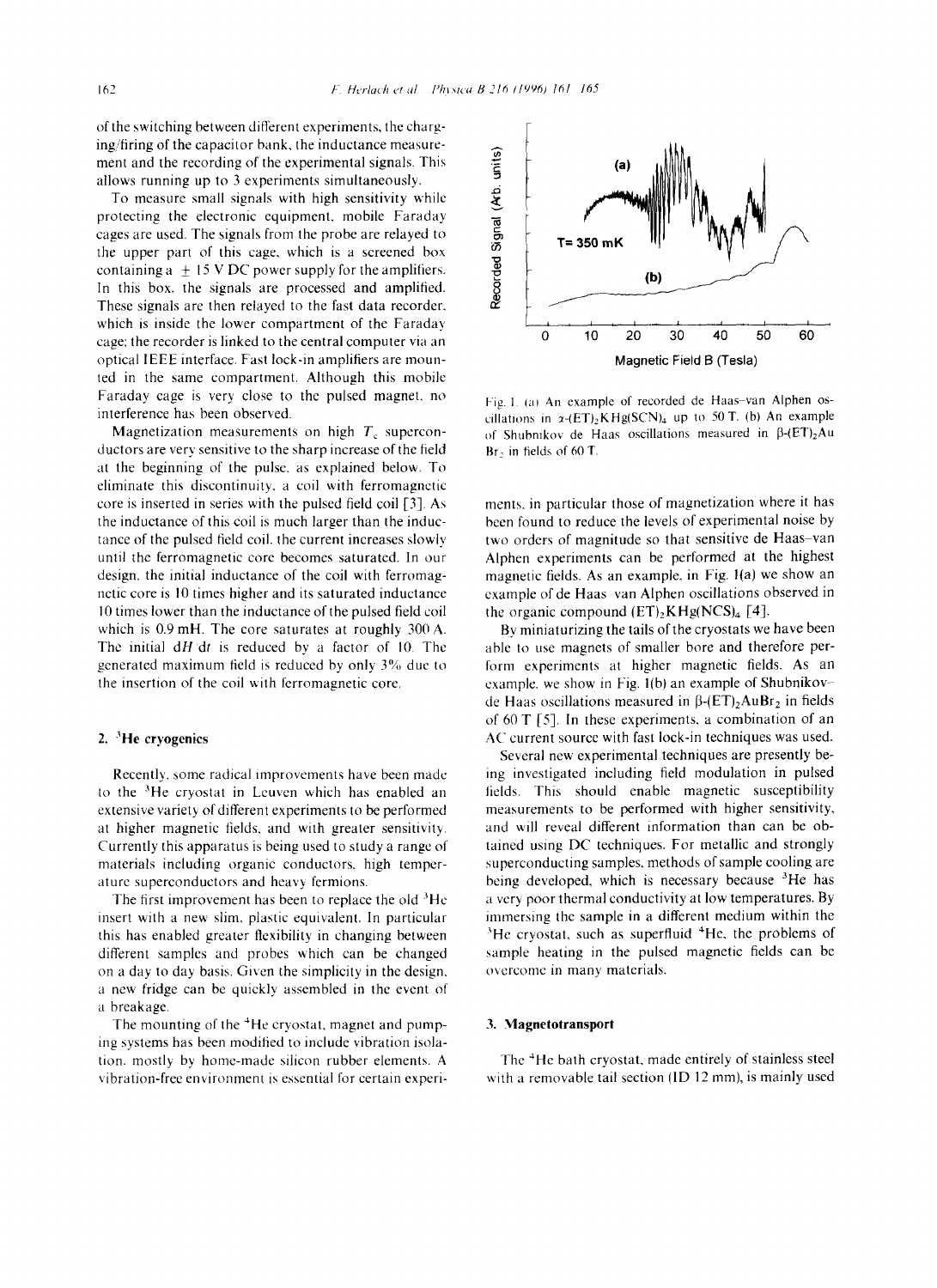

Fig. 2. Diamagnetic Shubnikov de Haas measurements in a parallel magnetic field on Si-delta-doped GaAs layers with different donor distribution widths (20 Å for W53 and 80 Å for W104). The results for two different configurations of magnetic field and current are shown [6].



Fig. 3. Magnetoresistance measurements on a Si- $\delta$ -doped InSb structure for various angles theta between the magnetic field and the normal to the sample surface: (a)  $\theta = 0$ , (b)  $\theta = 15$ , (c)  $\theta = 25$ , (d)  $\theta = 37$  [7].

for magnetotransport measurements on semiconductor systems, including low-dimensional III-V semiconductor structures and III-V-based semimagnetic semiconductors. For these measurements, various probes have been developed. Whereas the experiments on bulk samples are primarily performed in a magnetic field either parallel or perpendicular to the sample surface (e.g. measurements of the large negative magnetoresistance in InMnAs samples), the investigation of low-dimensional systems requires a sample holder for positioning the sample at several well-defined angles in the magnetic field. In addition to a continuously rotatable sample holder, a new probe has recently been built with a view to further miniaturization for use in a future <sup>4</sup>He cryostat with a 70 T pulsed field coil of 10 mm bore. The samples can easily be rotated e.g. for a study of the diamagnetic Shubnikov de Haas effect in a parallel magnetic field (with the magnetic field either parallel or perpendicular to the sample current, Fig. 2) or for an investigation of the angular dependence of the quantum Hall and Shubnikov de Haas effects (Fig. 3). For most of these measurements, the available high frequency lock-in technique cannot be used because of the high resistance of the samples (typically 5–30 k $\Omega$ ). For this range of resistances, however, the standard DC current technique has been found adequate to perform highly sensitive experiments.

# 4. Magnetisation

Using a gas flow cryostat designed for far infrared transmission measurements, experiments can be performed in a temperature range  $4.2$  300 K, in fields up to 50 T. This cryostat was adapted to accommodate magnetotransport and magnetization measurements. Precise control and stability of the temperature can be achieved for measurements on high temperature superconductors. The cryostat consists of three concentric stainless steel tubes with dimensions  $15.88/0.25$ ,  $12.7/0.25$  and  $12.00/0.20$  mm. The helium gas flows between the middle and the inner tube which contains an exchange gas; between the middle and outer tubes a vacuum is maintained for insulation. The helium is pumped and flow is controlled by a needle valve. In the helium evaporation chamber, a 20 W heating resistor is mounted. The temperature is stabilized with a PID controller, the stability is better than  $0.5$  K.

An inductive magnetization sensor  $[8, 9]$  has been designed to measure thin superconducting films (of order  $3000 \text{ Å}$ ). For magnetic fields in the range 25 50 T, the sensitivity of the probe is at least  $10^{-2}$  emu, for fields below 25 T the sensitivity is better than  $10^{-3}$  emu. Accuracy and high sensitivity were obtained by using a sample extraction system, vibration isolation and an inductive sensor with optimized flux coupling geometry. Using the sample extraction system, the magnetic moment of the empty sensor and the sensor coupled to the sample can be measured consecutively, and thus the fully compensated signal can be processed. In the case of thin film samples, a coupling of 70% is obtained by pressing the sample onto the pick-up coil. The sensor was calibrated using a Ni sample with a known saturable magnetic moment. This sensor has enabled us for the first time to perform magnetization measurements on superconducting thin films in very strong magnetic fields. An example is shown in Fig. 4 which shows the field dependence of the critical current density  $J_{cm}$  for a  $Bi_2Sr_2Ca_2Cu_3O_{10}$ film at  $T = 5$  K, obtained in pulsed field magnetization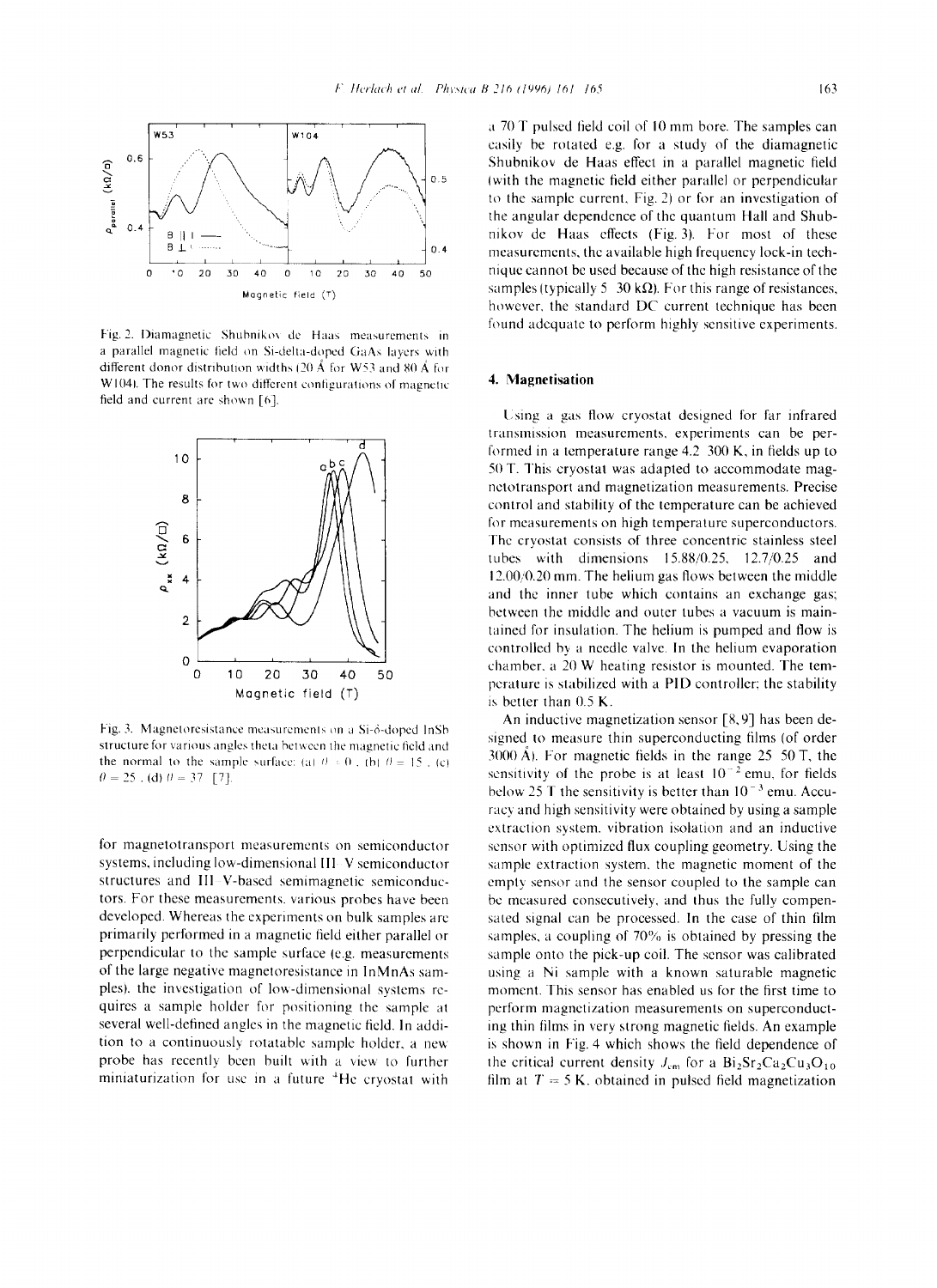

Fig. 4. Critical current density  $J_{cm}$  for a  $Bi_2Sr_2Ca_2Cu_3O_{10}$  film at  $T = 5$  K, obtained in pulsed field magnetization experiments with different fields  $B_{\text{max}}$ ; (a) 7 T; (b) 27 T; (c) 47 T. The insert shows  $J_{\rm cm}$  for the same sample obtained by SQUID.

experiments with different maximal fields  $B_{\text{max}}$ . The insert shows  $J_{cm}$  for the same sample obtained by SQUID. The critical current densities were calculated using the Bean model [10].

Measuring the magnetic properties of superconductors in a pulsed magnetic field is a difficult task. The superconductor generates in the pick-up coil a voltage which is proportional to  $dM dt = (dM dH)(dH/dt)$ . At the starting of the field pulse,  $t = 0$ , the sample is in the Meissner state and  $|dM dH|$  as well as  $|dH dt|$  have a maximum. The Meissner state lasts only for a very short time because of the high  $dH/dt$  and the low  $H_{el}$  for superconductors. Once the superconductor is in its mixed stalc. induced signals become very small and require sensitive recording.

## **5. Far infrared**

The facility is equipped with an optically pumped far-infrared laser which operates in the region between  $1200$  and  $36\,\mu$ m. A series of fast detectors (InSb, GaAs and Ge:Ga) is used to cover most of this range. The detectors are mounted in an integrating cavity at the end of a light pipe which fits a helium transport vessel. The sample holder for normal transmission experiments has a 3 mm aperture: the walls are coated with a non-conducting metal paint. For strip line transmission experiments, the light is guided to a 4 by 0.1 mm waveguidc. The gold-coated tapered section has a linear horn instead



Fig. 5. Temperature dependence of the paramagnetic resonance in  $Hg_{0.85}Cd_{0.03}$   $Mn_{0.12}Te$  at 418 µm. The resonance positions shift by  $0.6\%$  when lowering the temperature due to the magnetic correlations.

of the common exponential horn; this was found to have the largest light throughput.

The strip line allows to measure the reflectance of materials in the Voight geometry. Due to the multiple reflections in the waveguide, this absorption is amplified, up to 100 times for metals. Thus ferromagnetic resonances in 3D metals could be measured with good signalto-noise ratio. The strip line was also used to measure the dielectric response in semiconducting HgSe:Fe which has a strongly pinned Fermi level: the transmission showed Shubnikov de Haas type oscillations similar to a magnetotransport experiment with the additional feature that the Fermi level was sampled with photons and thus showed a frequency-dependent broadening of the oscillations.

The conventional transmission experiments were recently upgraded with the possibility to measure under different angles. Angle-dependent measurements in deltadoped InSb at low fields were performed to distinguish between the different contributions of the bulk and twodimensional (2D) electrons [1 I]. At high tilt angles, the two contributions are well separated and the effective mass of the lowest subband was determined. The system is now being upgraded to perform these experiments at higher tield where it should be possible to discern the individual subbands.

The variable temperature cryostat operates in the range  $5 - 300$  K. This range is well suited to follow thc temperature dependence of magnetically correlated systems as in e.g.  $Hg_{0.85}Cd_{0.03}Mn_{0.12}Te$  (Fig. 5). The paramagnetic resonance in this diluted magnetic